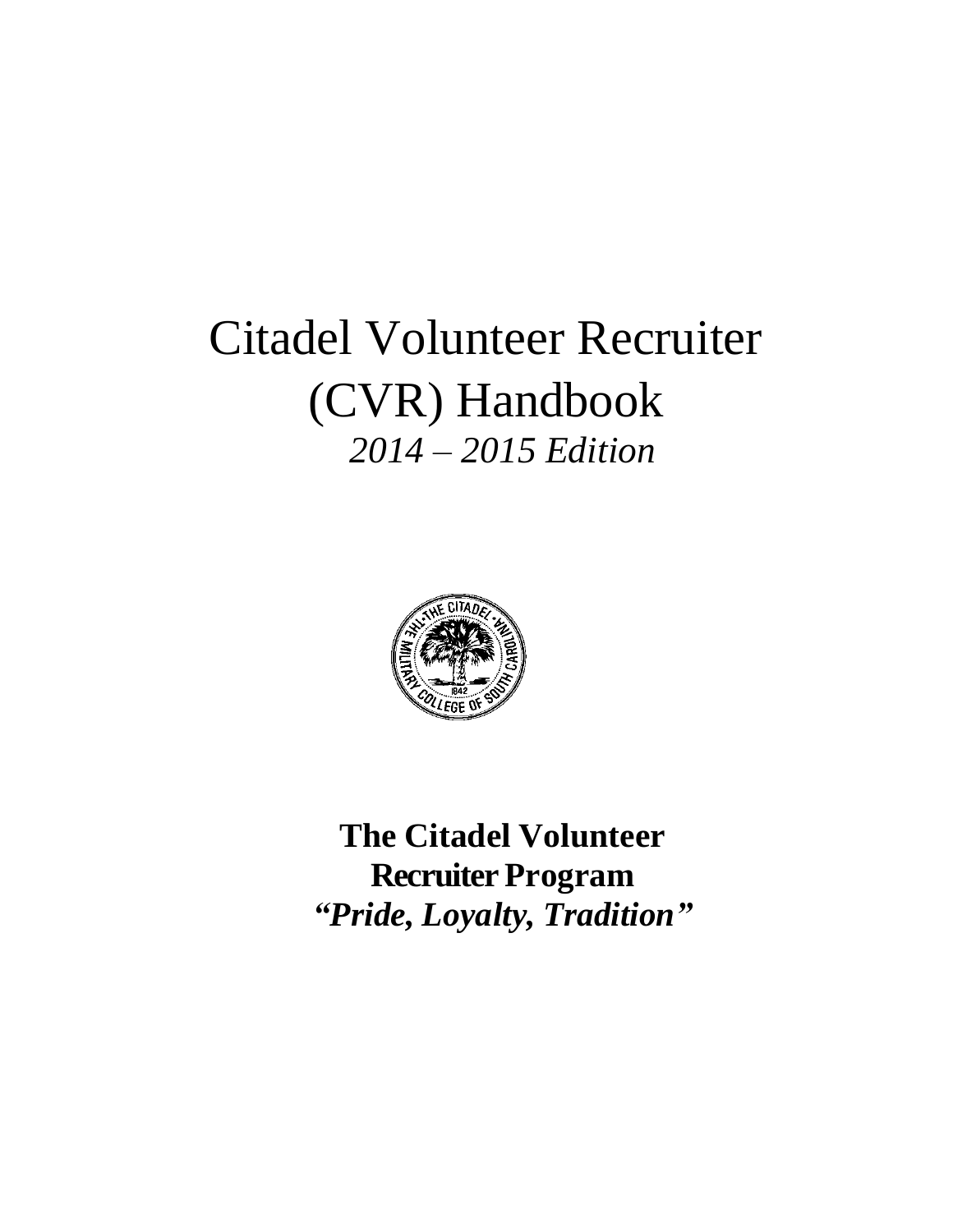## **I. Introduction to the Citadel Volunteer Recruiting (CVR) Program**

- A. Mission of the Alumni Recruitment Program
- B. Organizational Structure
- C. Typical Admissions Cycle
- D. General CVR Calendar
- E. Role of the Alumni Recruitment Program

## **II. Alumni Participation**

- A. CVR Core Responsibilities
- B. College Fairs/Recruiting Materials
- C. CVR Adopt-A-High School Program
- D. Corps Day Muster / Candidate Night
- E. Cadet Send-Off Picnics

## **III. General Information**

- A. Athletic Recruiting
- B. Financial Aid
- C. Citadel Volunteer Recruiter Chain of Command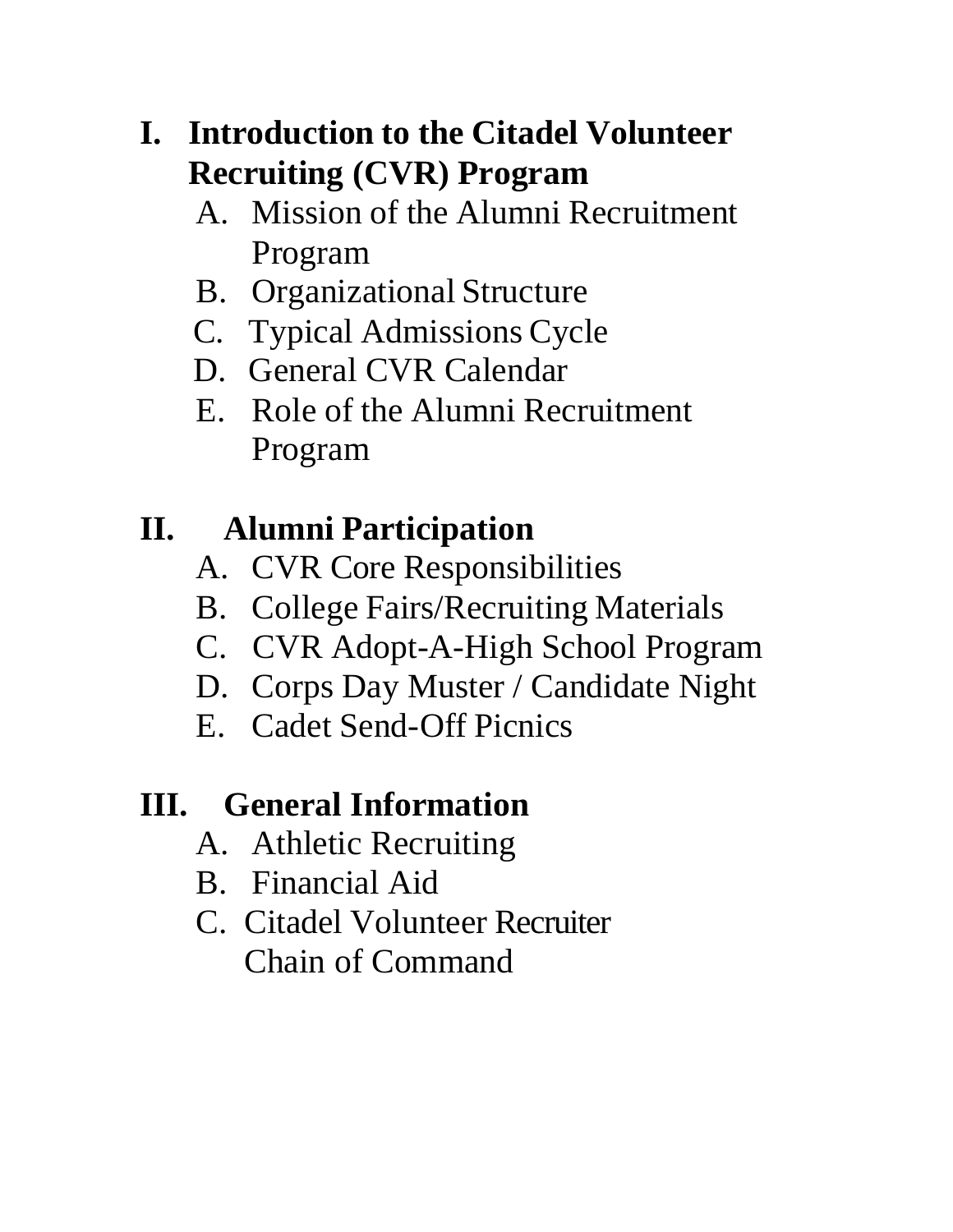## **I. Introduction to the Citadel Volunteer Recruiting (CVR) Program**

### **A. Mission of The Citadel Volunteer Recruitment Program**

The Citadel Volunteer Recruitment (CVR) program *(formerly known as the Cadet Procurement Program - CAPP),* was founded in 1973. Its mission, under the guidance of The Citadel's Office of Admissions & the Alumni Association, is to **recruit and assist highly qualified high school students through the enrollment process**.

**CVR activities provide a vital extension of The Citadel Office of Admission's overall strategic recruiting plan through localized grassroots recruiting efforts**.

Traditionally, Citadel Alumni Clubs across the nation have provided the foundation for both cultivating new CVR participation, and for directly hosting recruiting events *(such as Corps Day Musters or Summer Cadet Sendoff Picnics).*

However, individual CVR's not affiliated with active Citadel Clubs can, and do, make an impact in their local communities through concerted recruiting efforts.

#1 Reason that 200+ alumni serve as Citadel Volunteer Recruiters: Because there is great satisfaction in actively

recruiting sharp Citadel candidates to join the Long Grey Line!!!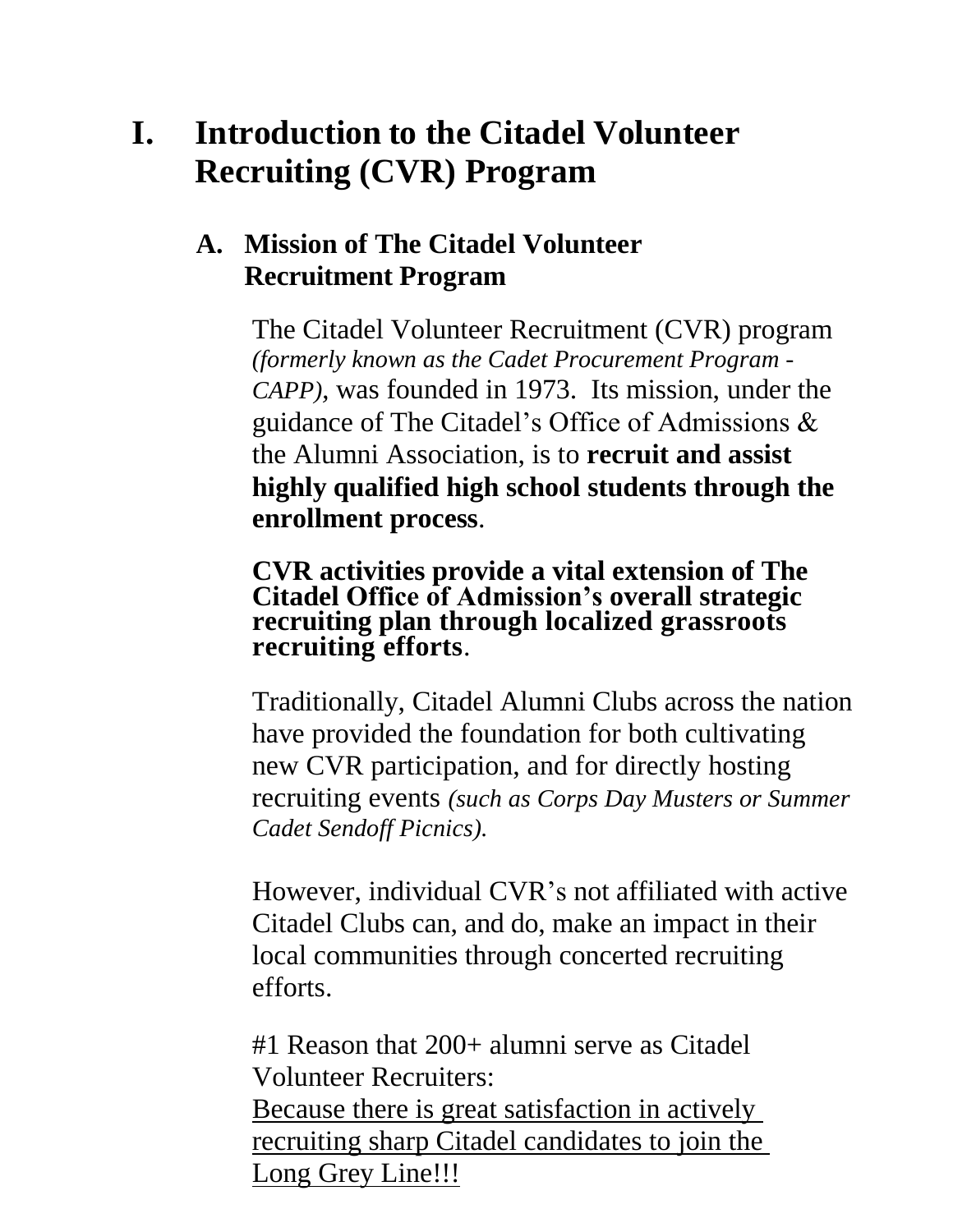### **B. The Citadel Volunteer Recruitment Organizational Structure**:

**Coordinator of Alumni Recruitment** – As a member of The Citadel Admissions Office, the (CAR) oversees the CV program on a daily basis. The CAR provides CV's and Citadel Clubs with prospect / accept lists, college fair information, and recruiting materials.

**Citadel Volunteer Recruitment National Chairman** - The top alumni representative who helps shape the CV program through strategic planning on a national level. The CV National Chairman works closely with both the Citadel Admissions Office and the CAA and reports directly to the Coordinator of Alumni Recruitment. A committee of admissions personnel and CAA members appoints CV National Chairmen to a two-year term.

**Citadel Volunteer Recruitment National Vice Chairman** - The CVR Vice Chairman reports directly to the CVR National Chairman. In addition to playing an active role in the senior decision making, the CVR Vice Chair works directly with the Citadel Alumni Association's board of directors to create effective communication channels and promote our activities. A committee of admissions personnel and CAA members appoints CV National Vice-Chairmen to a two-year term.

**Citadel Volunteer Recruitment State Chairman** - The state chairs take responsibility of the alumni recruitment within their respective states. They keep tabs on club activities and receive weekly updates on their progress. CV State Chairmen are appointed by the National CV Chairman, the National Vice Chairman, and by the Coordinator of Alumni Recruitment.

**Citadel Volunteer Recruiters (CVR's)** – Consisting of individual alumni around the world, the CVR's actively assist in recruiting each freshmen class of Citadel Cadets.

**Citadel "Gold Club" CVRs** – These designated CVR's satisfy the requirement set forth by the Citadel Alumni Association to meet the Gold Club standard, provided they both coordinate club recruiting activity, and transmit said to their respective CVR State Chairs. Where there is not a CVR State Chair, Gold Club CVR's should report their activities directly to the CVR National Chair.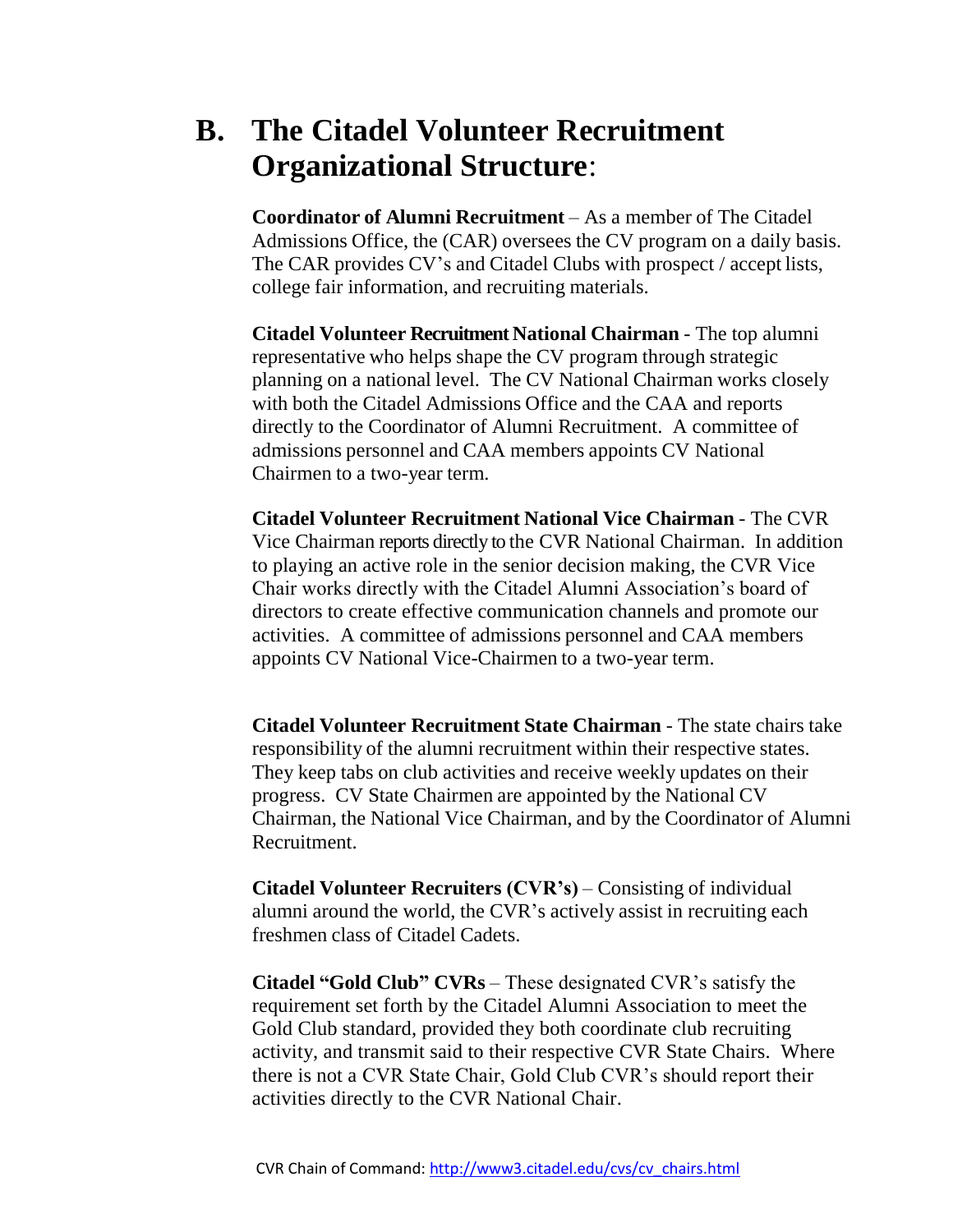## **C. Typical Admissions Cycle**

#### **Citadel Admissions Process:**

- **Prospects > Applicants > Accepts > Deposits (\$300 room) > Matriculates**
- The Citadel's Admissions Office operates on a *rolling admissions* basis, meaning that we continually receive applications from high schools seniors  $\&$  make decisions in a "first come, first serve" manner.
- Students begin receiving mailings/literature from our the Office of Admissions during their junior year, provided we have their contact information.

### **High School Student Cycle:**

**Sophomore Year, Fall Semester** – Many students take the PLAN or PSAT exams (these are similar to the SAT and ACT) during the fall semester of their sophomore year, or begin completing surveys that highlight their interests and desires.

**Junior Year, Fall Semester** – High school juniors begin taking SAT and/or ACT standardized tests.

It is during this pivotal phase that The Citadel begins to purchase the names of students based upon a series of parameters that might indicate a potential interest in a military college education.

**Annually, The Citadel's Office of Admissions purchase over 200,000 student profiles (***pre-prospects***) from the following sources:**

- **PSAT**
- **SAT**
- **ACT**
- **NRCCUA – national research center for college and univ. admissions**
- **CBSS – college bound selection service**

These names provide the large basis needed to build the foundation of each class. Because the yield is not strong, we need this large number to produce a reasonable number of true prospects.

**Junior Year, Spring Semester** – Of the 200,000+ pre-prospects, roughly 3% respond and become prospects – *the rest of our candidates are sourced from college fairs.* It is here that the Citadel Volunteer Recruiting program augments the Office of Admissions effort. The CVR's face-to-face efforts at college fairs, high school visits, and through strategic Citadel Club events meaningfully contribute to the success of each entering class.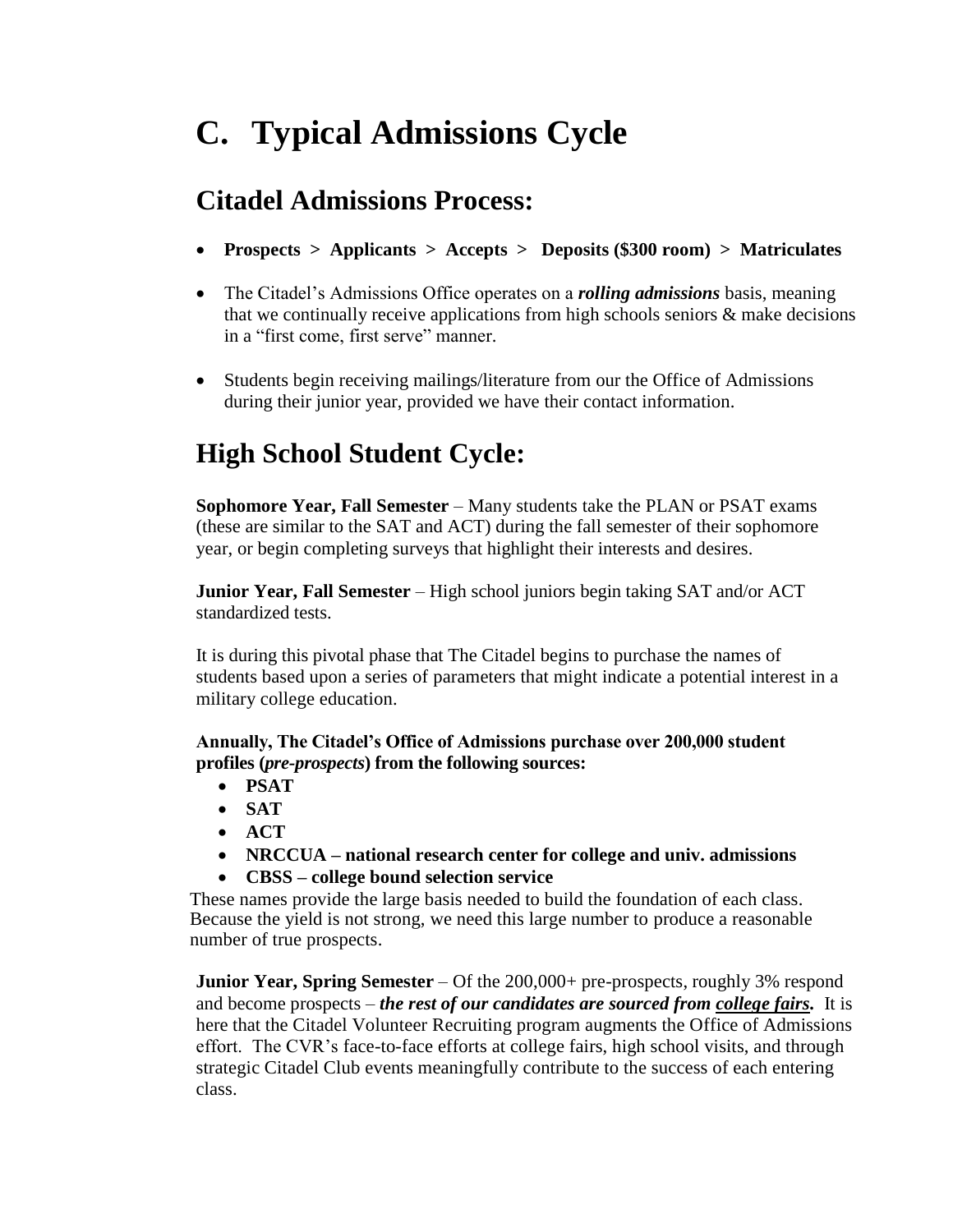**Summer, between Junior and Senior Year** – We begin in earnest to encourage "prospects" to apply. (*Letters and other electronic correspondence are the primary means of conveying the importance of applying early.)* Early applicants receive preference over latter applicants in general. Also, early applicants enjoy the benefit of having the first shot at the Citadel Scholarship Competitions as well as Pre-Knob overnight events.

#### **Senior Year, Fall Semester** – *15% of our candidates come from college fairs, high school visits, and referrals. Again, this segment is where Citadel Volunteer Recruiters have the greatest impact.*

In addition to representing The Citadel at college fairs, CVR's have the opportunity to develop relationships with these candidates through high school visits/ "adoptions", as well as through. Through these contacts our CVR's are able to convert prospects to applicants – what we call "conversion."

**Senior Year, Spring Semester and Summer –** During this final stretch of the candidate's high school career, there are two opportunities that alumni have to both helping students make final decisions, as well as solidifying their resolve to successfully navigate Knob year:

*Citadel Club Corps Day Musters* - Predominately devoted to helping families finalize the college choice. Citadel Clubs can invite accepted students to Corps Day Muster events, providing a great way for candidates to see the importance of The Citadel's alumni network and the college's many traditions in the flesh.

*Citadel Club Cadet Send Off Events* - (BBQ / Picnic) Generally these a very informal events that allow Knobs and their parents to meet alumni as well as upper class cadets from their respective areas. These events help retain Cadets as they face the many challenges of The Citadel's first year experience. Click here for more information: [http://www3.citadel.edu/cvs/cv\\_sendoffs.htm](http://www3.citadel.edu/cvs/cv_sendoffs.htm)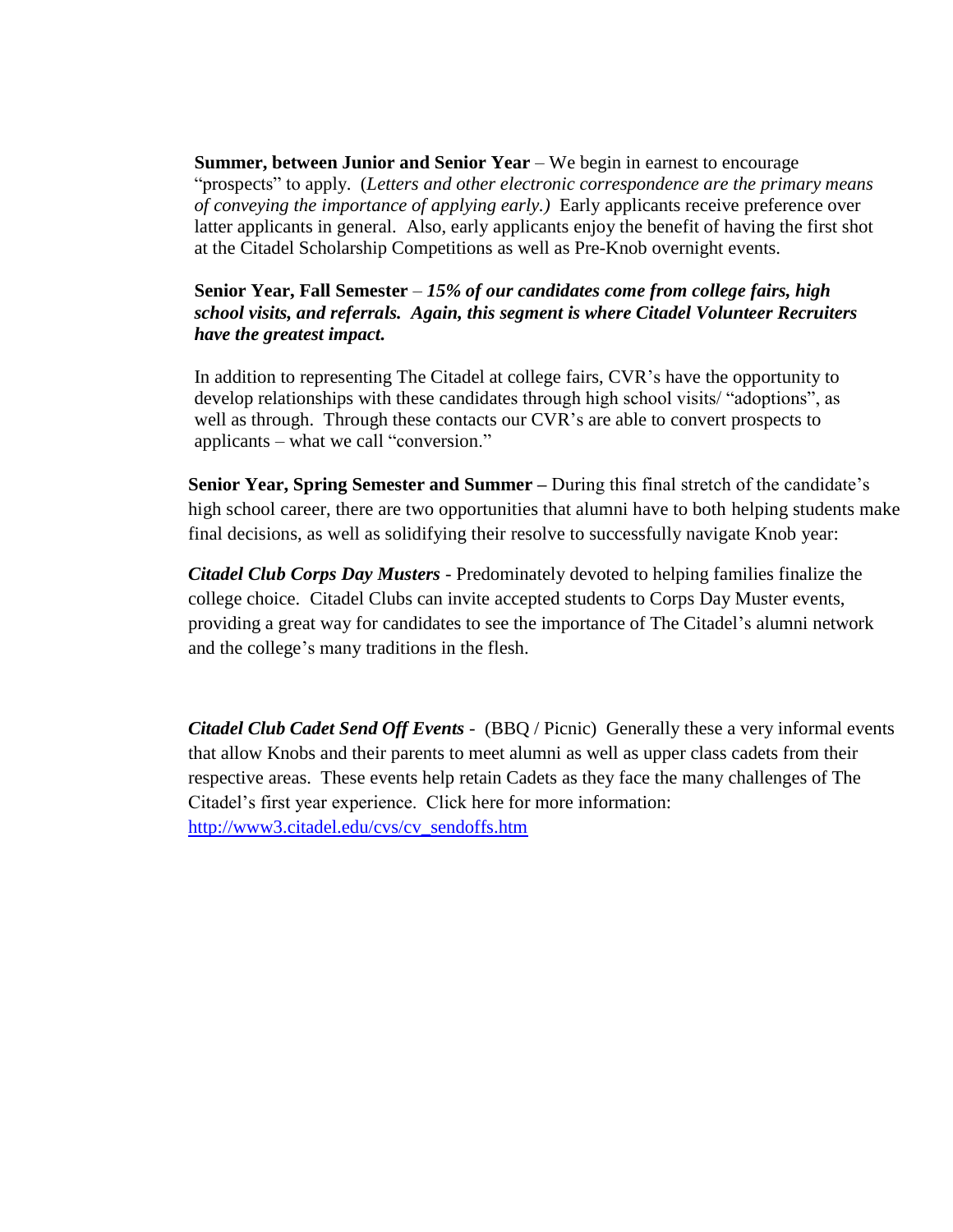## **D. Annual Citadel Volunteer Recruitment Calendar**

*CVR's have the option to engage in any/or all of the following recruiting activities*:

**(Sept-Nov) Fall College Fair Season** – The fall college fair season is the primary college fair season for both seniors and juniors CVR's will be contacted via email updates with information about college fairs in their areas. New CVR's who volunteer to represent The Citadel will be pointed to CVR manual for review, and have access to online training videos. **High School Visits – CVR's visit guidance counselors in local high schools to** 

deliver current applications, Citadel videos, and student brochures. (**\****see chapter 2, section B for details about college fairs and CVR high school visits*)

- **(Nov–Dec) Adopt-A-High-School** CVR's will be asked to take ownership of local schools, starting with those that have already sent a student to The Citadel in the past 3 years. Those high schools are listed here: [http://www3.citadel.edu/cvs/2012\\_AAHS.htm](http://www3.citadel.edu/cvs/2012_AAHS.htm)
- **(Feb – April) Spring College Fair Season** The spring college fair season, though much smaller than the fall, is primarily aimed at high school juniors. Again, the CAR will forward lists of these fairs to the CVR State Chairs for distribution, though a master list will always be posted on the CVR website.
- **(March) Corps Day Muster Events** Typically hosted by Citadel Clubs, these dinners are important in answering any last minute questions as well as firming students' determination to attend The Citadel.
- **(Apr – Aug) Cadet Sendoff/Retention Picnics**  Citadel Clubs and individual CVR's host BBQ picnics for all their local incoming freshmen to help prepare them for the challenge ahead. This is also an important event for parents to learn what to expect from other graduates.

**Individual Candidate Encouragement** – CVR's engage "fence-sitters" with a focus upon understanding the candidates' long-term objectives. It is here that CVR's provide honest guidance that may or may not lead a student through Lesesne Gate.

**(Sept) CVR Awards Banquet -** The Citadel's Office of Admissions hosts the annual CVR Awards Banquet. Awards are presented to recognize CVR achievements that go "above and beyond". All CVR's are welcome to attend this event, usually held on campus in conjunction with a home football game.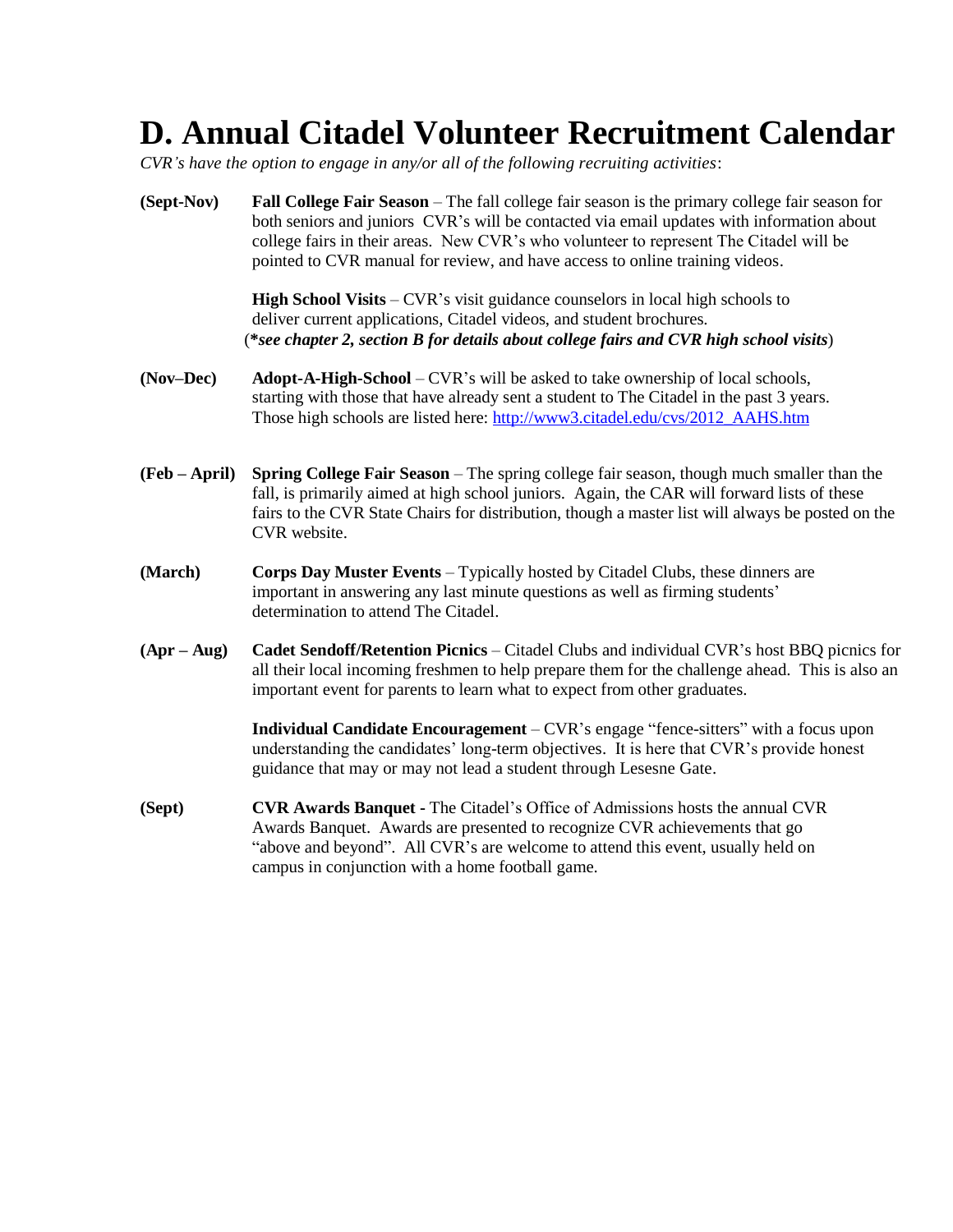### **E. Role of the Alumni Recruitment Program**

#### **CVR's help in the following ways:**

- 1. CVR's serve as an **information source** about The Citadel and its many academic and extracurricular programs.
- 2. CVR's provide the fundamental **personal touch** throughout the admissions process, serving as living examples of the benefits of a Citadel education.
- 3. CVR's **provide feedback** to the Admissions Office to help us assess how best to support the needs of each interested candidate.

#### **The Role of the Citadel Volunteer Recruiter is to** *Positively Impact Every Aspect of the Recruiting Cycle***:**

*Prospects*: CVR's make initial contact with many of the prospects we attract every year through college fair participation. CVR's allow our recruiting effort to cover a vast geographic area.

*Applicants***:** CVR's encourage sharp young people to apply to The Citadel. The CVR's have the reserved right to waive the application fee by merely signing the back of the candidate's application.

*Accepts***:** CVR's connected with local Citadel Clubs push to ensure that their clubs invite accepted candidates to Corps Day Muster events, which demonstrate the power of the alumni network and showcase our lifelong commitment to tradition and honor.

*Online details:* <http://www.citadelalumni.org/muster/>

*Matriculates***:** CVR's help prepare local accepts for the Fourth-Class year by means of the annual Cadet Send-off Picnics. CVR's also have an opportunity to prepare the candidate's parents for what to expect. *Online details:* [http://www3.citadel.edu/cvs/cv\\_sendoffs.htm](http://www3.citadel.edu/cvs/cv_sendoffs.htm)

#### **CVR's provide genuine support without any vested interest!!**

#### **CVR's radiate pride in The Citadel and families/students respond!!**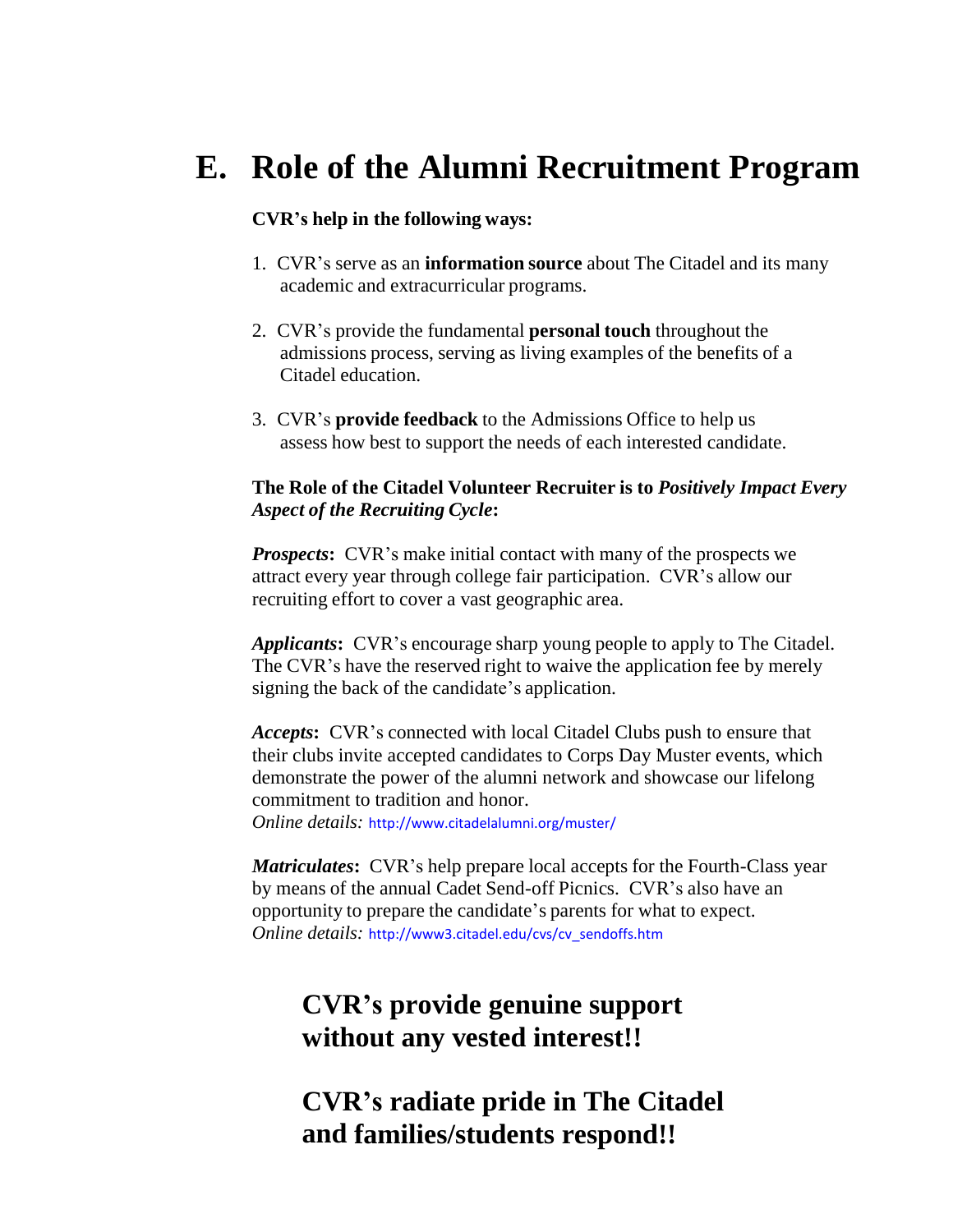## II. **ALUMNI PARTICIPATION**

#### **A. Citadel Volunteer Recruiter Responsibilities**

The Citadel asks volunteers to contribute about 15 hours annually to the recruiting cycle. Some volunteers do even more, and the College wants to thank everyone for the time they spend on its behalf. CVR's typically represent The Citadel in the following ways:

- 1. Maintain communications with their State Chairmen and Admissions Office.
- 2. Serve as Citadel ambassador at local College Fair Programs. (College fair lists will be provided to the Citadel Club CVR State Chairs by the Coordinator of Alumni Recruitment in the Admissions Office)
- 3. CVR's participate in the Adopt-A-High-School program. This program is designed to encourage alumni to take ownership of local high schools by arranging a visit with the school's Guidance Office or JROTC Dept.
- 5. CVR's provide their State Chairman (or the Coordinator of Alumni Recruitment for those without a State Chair) in the Admissions Office with feedback regarding recruiting material supplies, newly discovered recruiting opportunities, and afteraction reports to help inform future decisions in their respective areas.
- 6. Organize both Corps Day Muster recruiting events and summer Cadet Send-off functions with their local Citadel Club or with other local CVR's. *(Freshmen lists and labels will be provided by the Coordinator of Alumni Recruitment)*
- 7. Provide CVR service award recommendationsto your respective CVR State Chairman for recognition at the annual CVR Awards Banquet.
- 8. Follow-up with their area freshmen who have matriculated to The Citadel as well as their parents. (Retention starts with these important last steps!)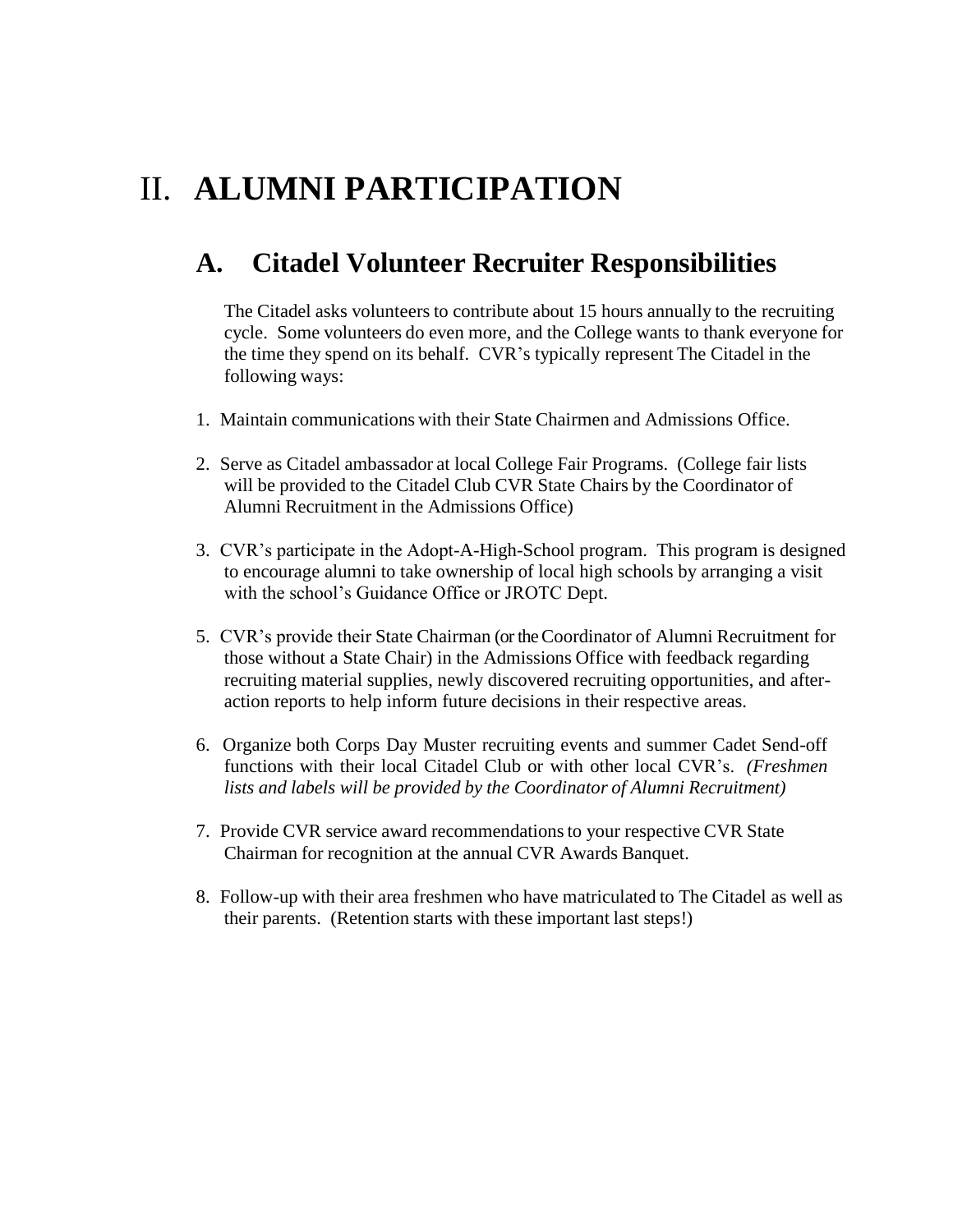#### **CV College Fair Statistics: 2014-2015**

1. This year's average (math and verbal) SAT: **1100 or Average ACT: 25**

2. This year's average GPA: **3.6**

3. Minimum Standards: "We take the top 700+ well-rounded students to fill our freshmen class. Refer students to last year's test and GPA averages if the students really want a benchmark." I normally reframe the answer using our averages above.

- 4. Undergraduate size = The Corps of Cadets (approx. 2250 cadets)
- 5. Average class size at The Citadel = 15-30 (Ask them what the average is in their high school and compare.)
- 6. Student / Faculty Ratio = 13:1
- 7. 96% of our faculty have reached terminal degrees (doctorate level and beyond).

8. Over the last 5 years, 93% of our seniors have had accepted job offers or entered graduate school within 3 months of graduation.

- 9. The Citadel has the highest 4-year graduation rate of any public school in SC.
- 10. The Citadel has the highest 5-year graduation rate of any public school in SC.
- 11. The Citadel has the one of the region's highest 4-year graduation rate for athletes.
- 12. 35-45% of our graduating seniors are commissioned into the services.
- 13. Another 20-30% go straight into graduate school programs (Law, Medical, Dentistry, MBA, etc.
- 14. 2014 US NEWS & WORLD REPORTS has ranked The Citadel:

#### **#1 Best Public Institution in the South (offering up to a Masters Degree). #2 Best Value in the South (offering up to a Masters Degree). #3 Public college in the The Citadel's category in the South for "strong commitment to undergraduate teaching" #22 School of Engineering National Ranking**

15. Citadel Academic Scholarships: 4-year scholarships awarded annually. Generally, students with a 1280+ SAT / 30 ACT or higher and a 3.7 GPA or higher, may be considered for scholarships; however, the higher the scores, the more competitive the student becomes. Those academically accepted candidates that are selected for the scholars competition will be invited to a Scholars Visit. During the course of the visit the candidates will be interviewed by faculty members and write an essay. From these events, scholarships will be awarded.

16. The Citadel has **7 female NCAA sports**: Cross-country, Soccer, Rifle team, Golf, Indoor & Outdoor Track & Field, and Volleyball.

17. 100% of our Engineering majors have graduated with employment in the past 20 years!

18. Tuition Cost: This is an all-inclusive figure that covers room and board, meals, uniforms, tailor costs, laundry fees, a base QM fee, and defers some book costs.

**2015 Expenses for in-state (SC) students: Freshmen: \$30,971 | Upperclass: \$26,621 2015 Expenses for out-of-state (non-SC) students: Freshmen: \$51,956 | Upperclass: \$47,606**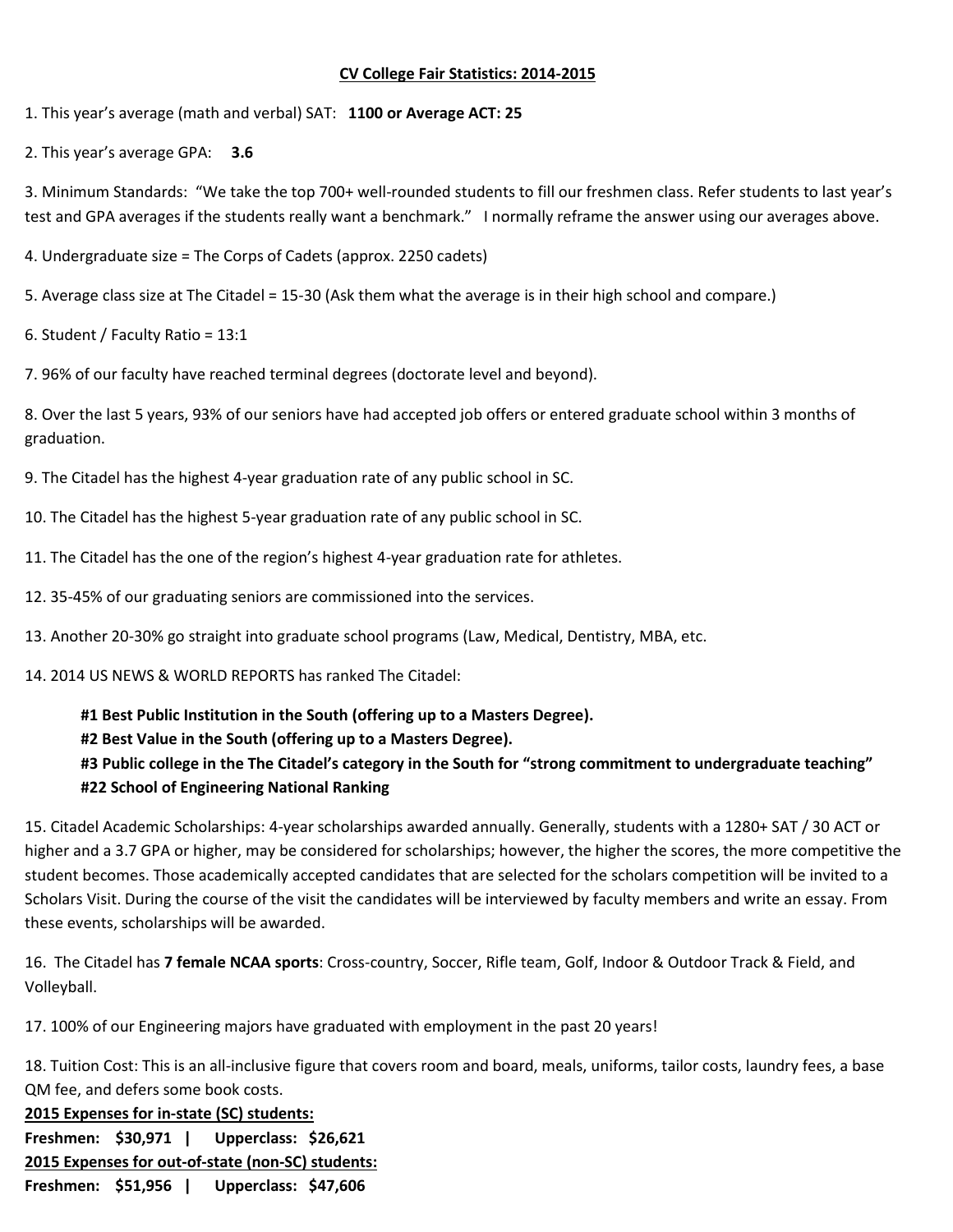## **Recruiting Material Glossary:**

#### *\*Items to be returned to the Admissions Office:*

*\*Information Cards***:** These large index cards are to be filled out by interested students at college fairs. It is up to the CVR to encourage any interested students to fill these cards out. Have the student fill the card out on your table; their information will be entered into our database. The database starts a letter series that will give the student information on Scholarships, Pre-Knob Weekends, and Application Procedure. **Make sure you mail these Information Cards back to the Admissions Office as soon as you possibly can!**

*\*Citadel Table Covers***:** These banners are used to cover the table assigned to The Citadel at the college fairs. There are only 18 available, so I am forced to use them sparingly.

#### *Items to be given away to prospective students:*

*Search Brochures***:** These small square gray brochures serve as our recruiting staple. These are the most commonly distributed pieces and are given to all interested students, offering a quick glimpse of The Citadel and academic majors and minors.

*Applications***:** Applications are **only** to be given to students the CV feels have a true desire to attend The Citadel. This should always accompany the student filling out an information card.

*Viewbooks***:** These magazine-like brochures are sent from the Admissions Office to students who return the information card. The viewbook offers a quick look at the many facets of the Citadel education: (Academics, Athletics, Leadership, Spirituality,,)

*Citadel Catalogs*): These books are an in-depth look into the requirements for admission, the academic majors and the course loads. These, again, should be **given only to the most interested students, or those students who you have a personal relationship with**. This is also now most commonly perused online.

*Citadel Videos***:** This award winning video is to be distributed to local high school guidance offices, as well as used for presentations to prospective students.

*Other Items to Bring*: Sphinx, Shako's, Swords, etc.. *(these items are a fun way to create conversation with students)*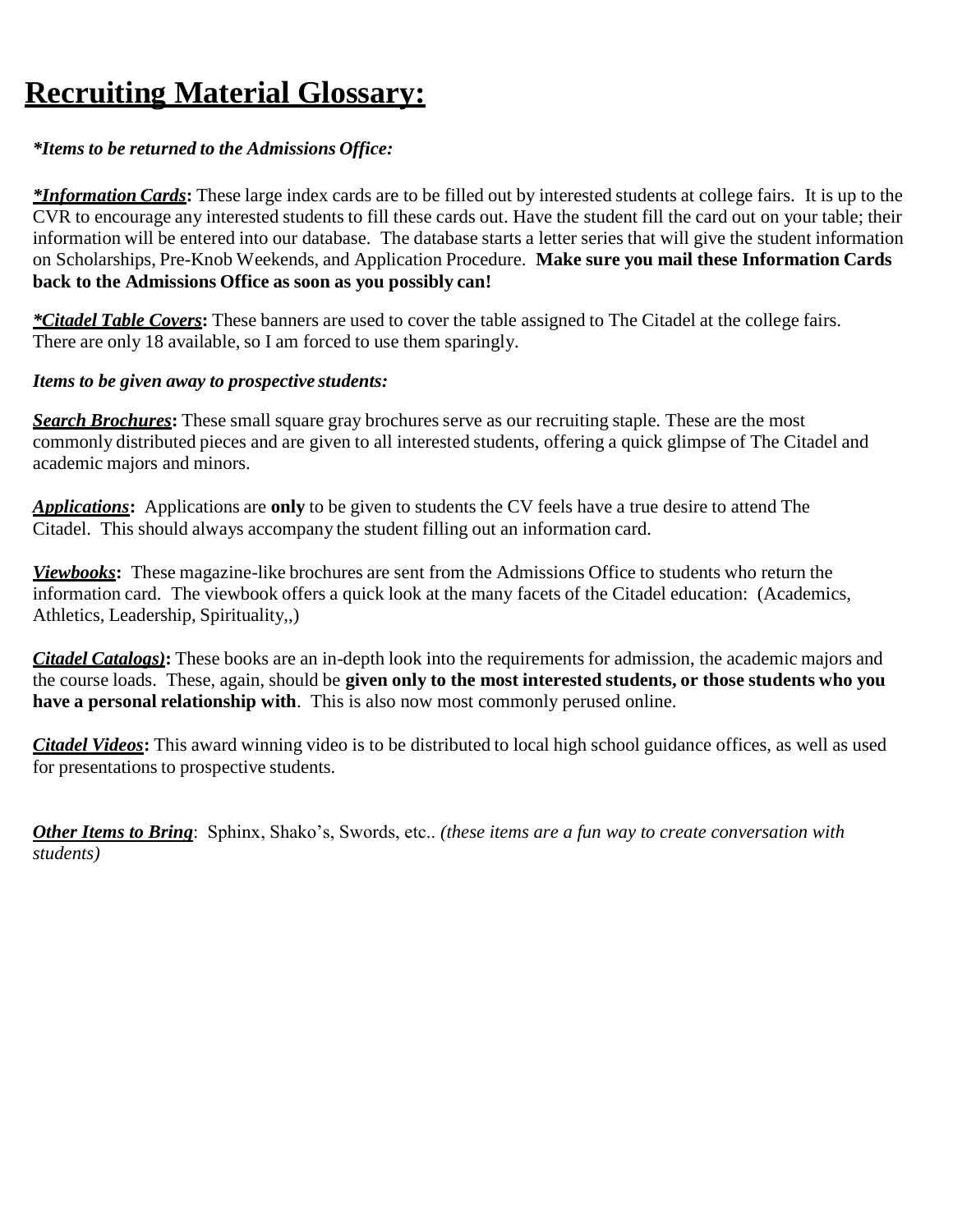## **C. CVR Adopt-A-High-School Program**

**The Adopt-A-High-School program is aimed at developing long term relationships between CVR's and local high school guidance offices. HS guidance counselors serve as gatekeepers and mentors to students in helping them connect with colleges that align with long-term student goals. CVR's who adopt high schools work to create both rapport with counselors/JROTC instructors and educate them as to the many benefits of a Citadel education:** [http://www3.citadel.edu/cvs/2012\\_AAHS.htm](http://www3.citadel.edu/cvs/2012_AAHS.htm)

### **D. Corps Day Muster Events**

**The Corps Day Muster events leave a lasting impression upon candidates, as they are able to witness alumni honoring both their alma mater, and the fallen graduates from the prior year. CVR's can request accepted candidate lists from the Coordinator of Alumni Recruitment, and the Citadel Alumni Association can provides supplies and protocols to conduct the events:** <http://www.citadelalumni.org/muster/>

- 1. Typically this is arranged within a Citadel Club as a "Club" function.
- 2. Commonly used facilities: Restaurants, CVR homes or office buildings.
- 3. Customarily, these events are held as close to the March  $20<sup>th</sup>$  as possible.

### **E. Cadet Send-Off Picnics**

**These picnics are designed to prepare the incoming freshmen and parents for the upcoming Knob year. They are critical to retention of freshmen!!**

- **1.** These picnics should be scheduled in July so recruited athletes will have an opportunity to attend before departing for The Citadel for early athletic cadre.
- **2.** CVR's should give a head's up as to what to expect in terms of the Army PT test: 2 mile run, pushups, sit-ups and the Knob experience in general.
- **3.** CVR's should educate parents that they will most likely receive a call from their son or daughter looking for an easy out. Let them know that every cadet has bad days and that positive reinforcement is the best remedy.

*Online details*: [http://www3.citadel.edu/cvs/cv\\_sendoffs.htm](http://www3.citadel.edu/cvs/cv_sendoffs.htm)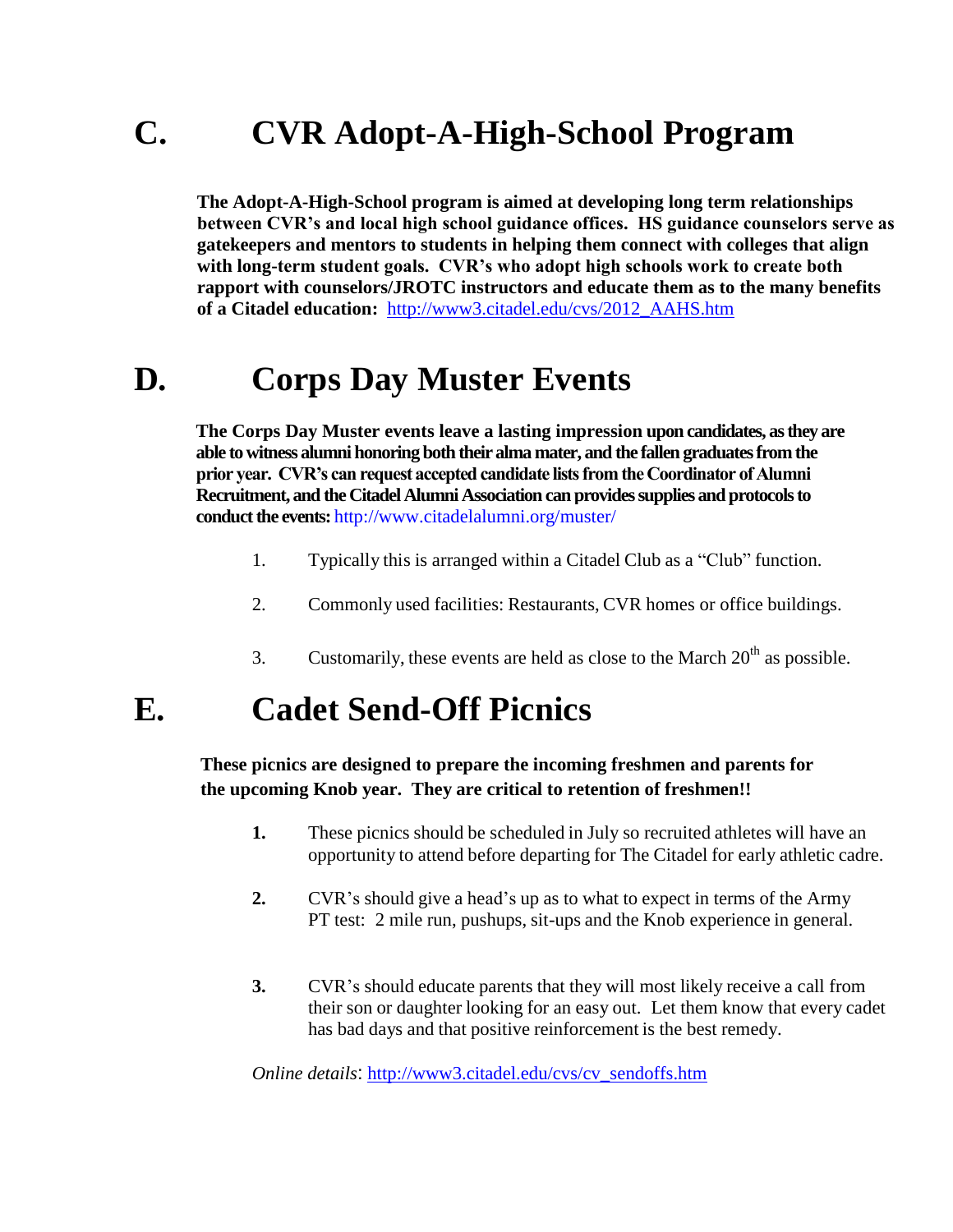## **III. General Information A. Athletic Recruiting**

Guidelines:

- 1. If the Athletic Office recruits these athletes they will fall under NCAA rules and regulations. This means that we should cease any further recruitment. The Admissions Office will let you know the candidate's status. If the candidate tells you he or she is being recruited as an athlete, you must again cease further recruitment.
- 2. If you have no reason to believe you are working with an athlete, continue to talk with the candidate and the candidate's family.
- 3. If the athlete wants to pursue an athletic scholarship, they best response is to tell them to have their coach contact The Citadel's Athletic Office. Avoid detailed conversations about athletics and stick to standard recruiting.

Athletic Contact Numbers:

| <b>MENS</b>       |              |
|-------------------|--------------|
| <b>Baseball</b>   | 843          |
| <b>Basketball</b> | 843-953-5903 |
| Football          | 843-953-5906 |
| Golf              | 843-953-5070 |
| CC & Track        | 843-953-5900 |
| <b>Tennis</b>     | 843-953-6866 |
| Wrestling         | 843-953-4865 |
| <b>WOMENS</b>     |              |
| Soccer            | 843-953-5844 |
| Volleyball        | 843-953-7034 |
| CC & Track        | 843-953-5900 |
| Tennis            | 843-953-6866 |
| Golf              | 843-953-5070 |
|                   |              |

The Citadel's Official Athletic Web Page: [WWW.CITADELSPORTS.COM](http://www.citadelsports.com/)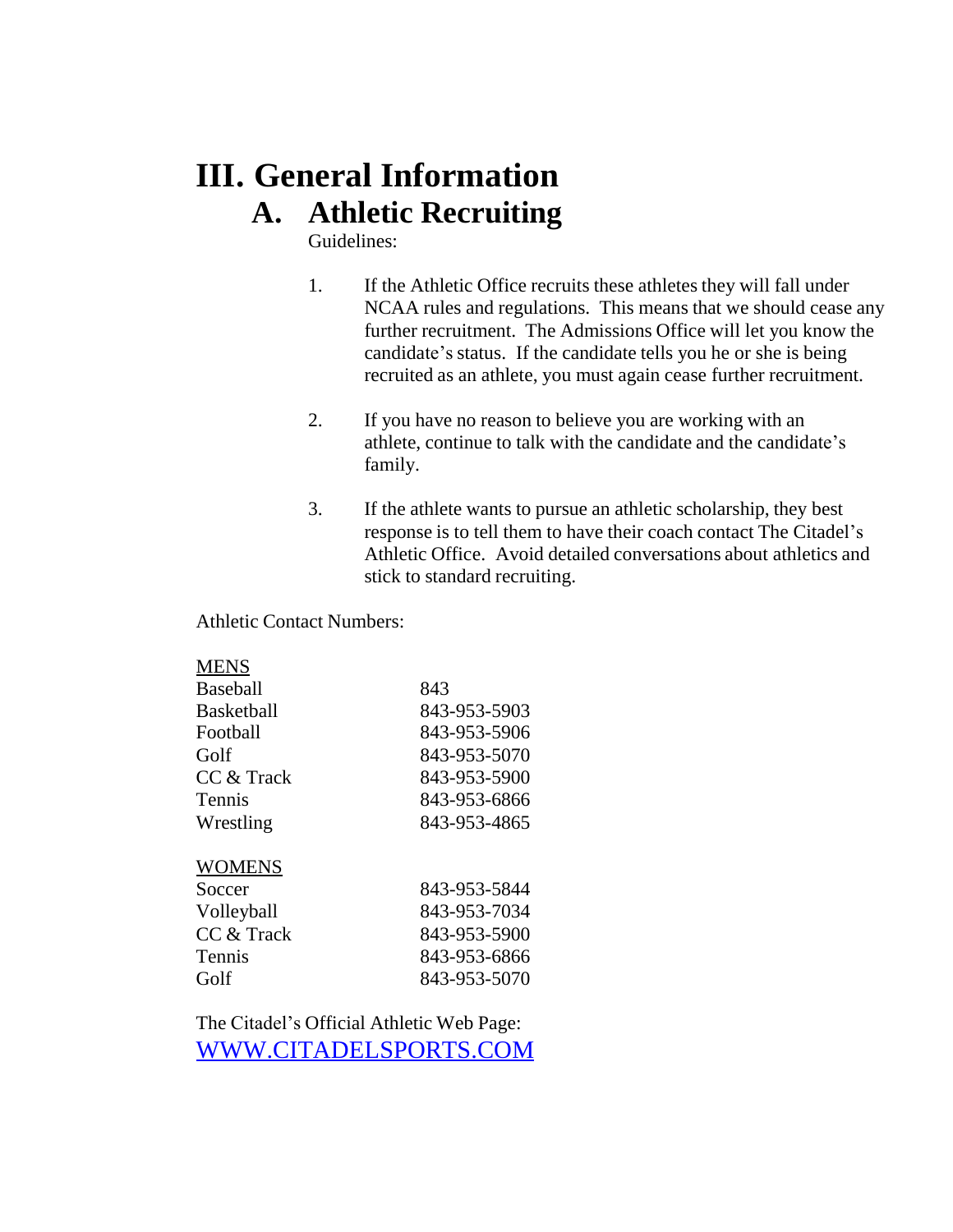#### **B. Financial Aid**

1. Citadel Scholars Competitions (3):

The Citadel's scholarship program is designed to attract outstanding high school graduates to the college, reward undergraduate academic excellence, and assist those worthy students who desire financial assistance to complete their college education.

2. How to Apply:

Applicants are considered for scholarships based on the information from The Citadel's admission application, and thus the sooner they apply and have test scores and official transcripts sent to the Office of Admissions, the better their chances will be to be selected for one of the three events.

The Citadel Scholars Program is an annual competitive event and is by invitation only. It includes an interview with a member of the faculty scholarship committee and may include an overnight visit (*first 2 of 3*).

More than 23 full scholarships are offered through this program.

3. General Financial Aid Information:

Since a number of scholarships specify 'need' as a condition of the award it is recommended that an applicant file a confidential Free Application of Federal Student Aid (FAFSA).

Please refer to the Financial Aid Web Page for more details:

<http://www.citadel.edu/root/financial-aid-cadets>

Financial Aid Contacts:

| Hank Fuller      | Director of Financial Aid | 843-953-5185 |
|------------------|---------------------------|--------------|
| Josh Haugh       | Associate Director        | 843-953-4866 |
| Victoria Musheff | Financial Aid Counselor   | 843-953-6714 |

Financial Aid Toll Free Number: **(843) 953-5187**